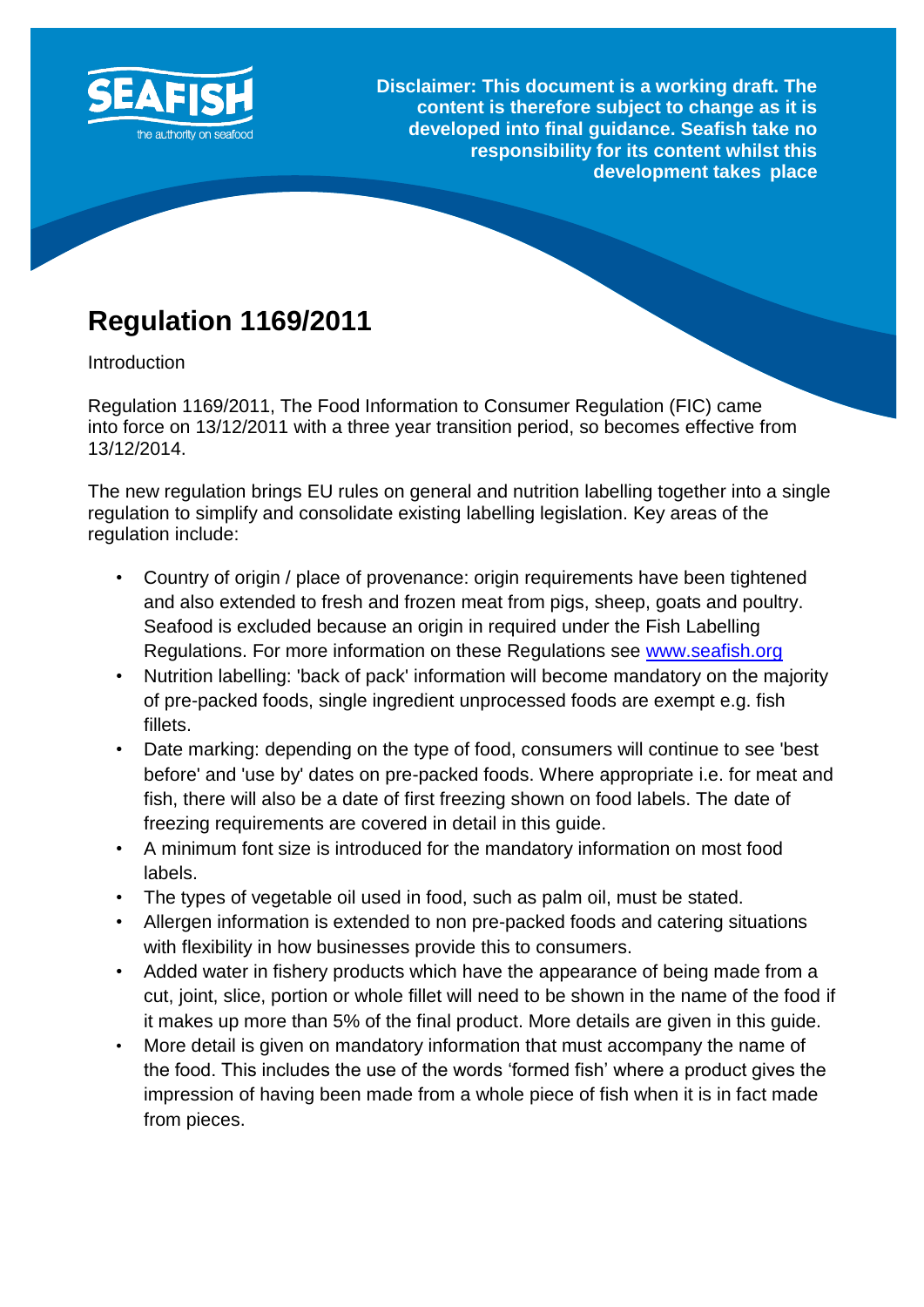This guide aims to answer some of the seafood-specific questions relating to this regulation. General guidance on the Regulation can be found on the government website: [www.gov.uk/government/uploads/system/uploads/attachment\\_data/file/82663/consult-fic](http://www.gov.uk/government/uploads/system/uploads/attachment_data/file/82663/consult-fic-guidance-20121116.pdf)[guidance-20121116.pdf](http://www.gov.uk/government/uploads/system/uploads/attachment_data/file/82663/consult-fic-guidance-20121116.pdf) [www.food.gov.uk/sites/default/files/fir-2014-guidance.pdf](http://www.food.gov.uk/sites/default/files/fir-2014-guidance.pdf)

## **Q1. Who does the Regulation apply to?**

Any food business supplying food intended for the final consumer (including to mass caterers), and to other businesses with the intention it will be supplied to the final consumer further along the chain.

# **Q2. Who is responsible for ensuring compliance?**

The food business under whose name the product is marketed is responsible for the food information and needs to ensure the presence and accuracy of the food information. If the food is imported from outside of the EU into the European Union it will be the importer that is responsible.

Food businesses not supplying direct to the consumer need to ensure they are supplying the information necessary for their customers to comply with the Regulation.

Everyone in the food chain, including the retailer, has a responsibility to ensure that the information is accurate and must not supply food which they know or presume to be noncompliant with the law.

#### **Q3. Who can change information?**

A food business can change information but they become responsible for the information they change. A business could freeze a fresh product but would then be responsible for the safety and quality of the product with the new durability date and storage conditions.

#### **Q4. How will the Regulation be enforced?**

In England, Northern Ireland and Wales the regulation will be enforced by improvement notices. It will be a criminal offence not to comply with the improvement notice.

Failure to comply with allergen labelling requirements will be treated as a criminal offence as it is a potential food safety risk.

In Scotland non-compliance with the Regulation continues to be a criminal offence.

#### **Q5. What foods does it apply to?**

All foods intended for the final consumer, regardless of the stage in the chain at which they are packed.

Food that is pre-packed by the seller or packed on the premises at the request of the customer (pre-packed for direct sale) are treated in the same way as for food sold loose.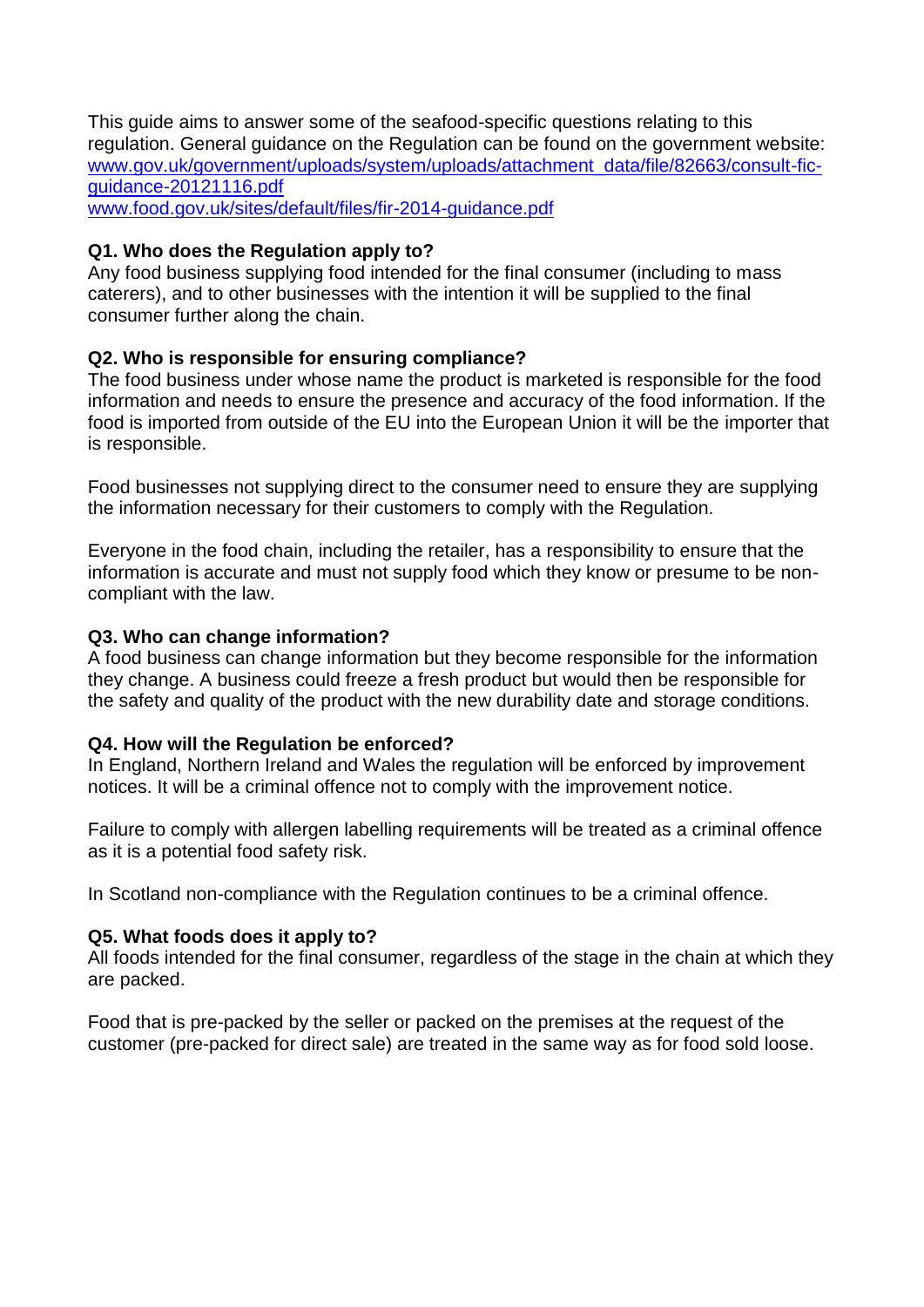# **Food sold loose is exempt from the majority of the requirements. Only allergens need be declared. See Q6. What is considered packaged?**

The covering on a product is considered to be 'packaging' if it 'encloses the food completely or only partially, but in any event in such a way that the contents cannot be altered without opening or changing the packaging'. For example where fish is delivered to a restaurant in polystyrene boxes, If the lid is sealed in such a way that removal of the lid (and replacement) would be obvious it would be 'packaged' and need to comply with the Regulation. Where the lid can be removed and replaced without being obvious then this would not be 'packaged' as the lid provides a covering for hygiene purposes not packaging.

# **Q7. What is the difference between food information and labelling?**

The previous regulation only applied to labels, the new Regulation applies to all food information. This will include sales where the consumer is not present such as mail order, telephone or internet sales..In these situations where the consumer cannot see the actual product the mandatory information must be available to the consumer before the purchase is made.

# **Q8. What is a label, does it need to be attached to the food?**

It can be any 'label' means any tag, brand, mark, pictorial or other descriptive matter, written, printed, stencilled, marked, embossed or impressed on, or attached to the packaging or container of food;

# **Q9. What must be included on the label?**

The mandatory requirements are for:

- The name of the food.
- The list of ingredients.
- Allergenic ingredients.
- Quantity of certain ingredients.
- Date of minimum durability.
- Any special storage conditions and / or conditions of use.
- The name or business name and address of the food business operator responsible.
- The country of origin or place of provenance for some products.
- Instructions for use where necessary.
- Alcoholic strength.
- A nutrition declaration.

#### **Q10. Does the information required by Annex VI on mandatory information that must accompany the name of the food, such as defrosted, formed fish and added water need to comply with the minimum font size criteria?**

No, the minimum font size only applies to the mandatory information required under article 9. More information about minimum size and legibility criteria can be found in Defra guidance at the start of this document.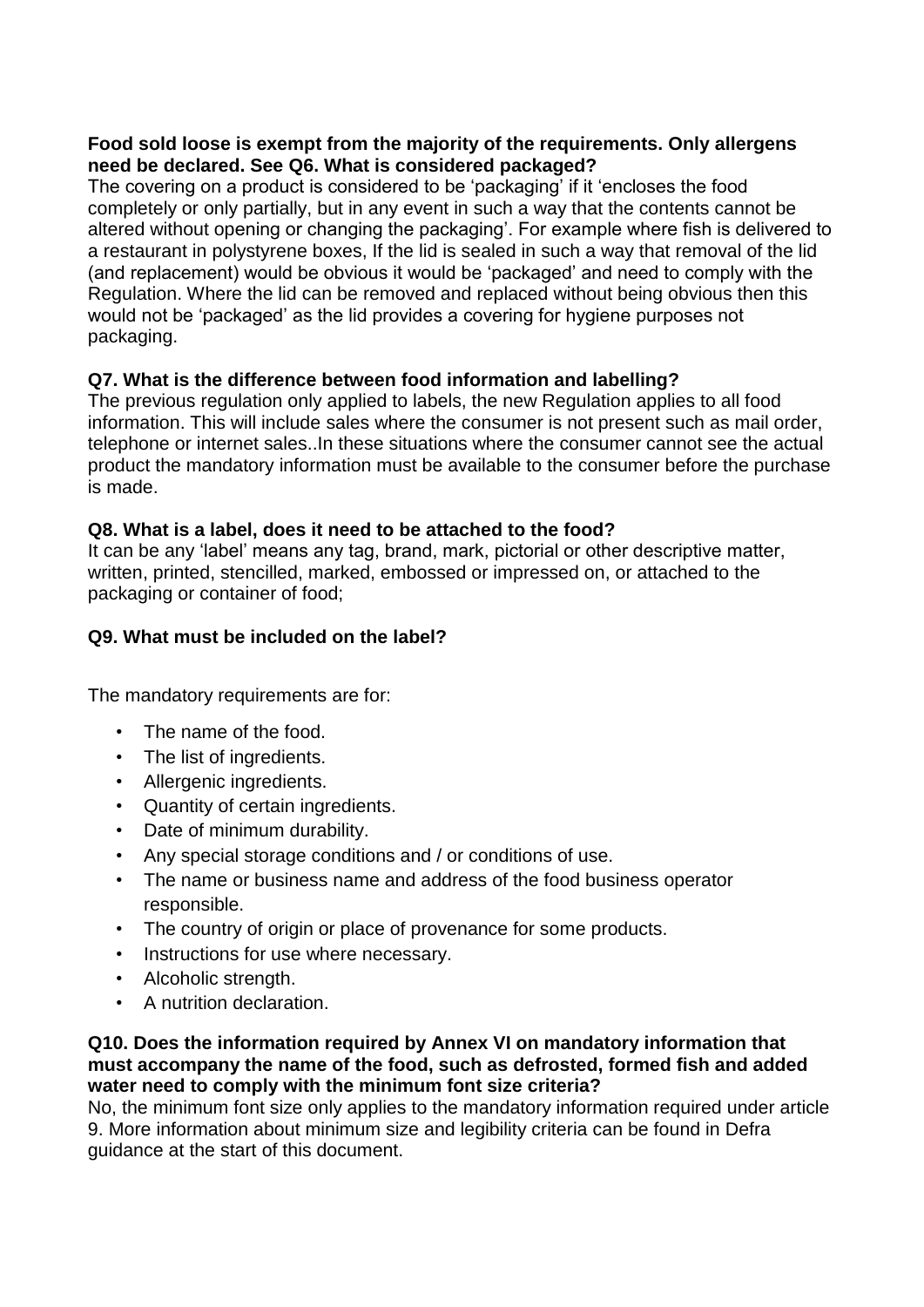# **Q11. Are there any legal names for fish or fish products?**

There are legal names specified for species of fish in the Fish Labelling Regulation: [www.seafish.org/industry-support/legislation/traceability-and-labelling/the-fish-labelling](http://www.seafish.org/industry-support/legislation/traceability-and-labelling/the-fish-labelling-regulations)**[regulations](http://www.seafish.org/industry-support/legislation/traceability-and-labelling/the-fish-labelling-regulations)** 

If these names are used in any labelling or ingredients listings then they must be the species permitted to use this name.

It is permitted to use a generic term such as 'fish' if there is nothing to indicate that the fish may be a certain species such as images of a species or a fancy name that would lead the consumer to believe it was made from a particular species.

# **Q12. How should products made from pieces of fish be described?**

Fishery products which may give the impression that they are made of a whole piece of fish, but actually consist of different pieces combined together by other ingredients, including food additives and food enzymes or by other means, shall bear the indication 'formed fish'.

#### **Q13. What does 'give the impression that they are made of a whole piece' mean?**

This means products whose presentation would lead to consumer to believe they are made from a whole piece of fish. This has been further interpreted to mean a natural fish shape. Therefore geometric shapes such as fish fingers or breaded fish blocks would not be giving the impression of being made from a whole piece of fish. Where pieces are put together to give the appearance of a bigger piece of fish or where fish block is made into a fillet shape would need to declare that they are formed. Some examples are given below.

| <b>Fish product</b>                                                                | <b>Formed required</b>                                                     |
|------------------------------------------------------------------------------------|----------------------------------------------------------------------------|
| Cod fish cakes                                                                     | No label - shape alone excludes it.                                        |
| Cod fillet fish finger.                                                            | No label - shape alone excludes it                                         |
| A breaded fish portion made from a sawn                                            | Label required - state as formed.                                          |
| portion of a fish block, pressure formed in a<br>mould into the shape of a fillet. |                                                                            |
| A breaded fish portion made by hand-laying                                         | Label required - state as formed.                                          |
| 3 - 4 pieces of fish fillet together in a mould                                    |                                                                            |
| the shape of a fillet and freezing.                                                |                                                                            |
| A circular shape presentation of raw salmon                                        | No label if presentation is culinary or                                    |
| made by rolling two whole fillets together                                         | aesthetic and does not deceive the                                         |
| and then slicing across.                                                           | consumer                                                                   |
|                                                                                    |                                                                            |
|                                                                                    | In the unlikely event that the effect was to                               |
|                                                                                    | present the product as a salmon steak then<br>labelling would be required. |
| A breaded flat fish product (e.g. plaice,                                          | No label if the intention was to present the                               |
| lemon sole) made by filleting a flat fish and                                      | product as a fish that had been headed,                                    |
| laying the top and bottom fillets back                                             | gutted, deboned and breaded. The                                           |
| together and then freezing together.                                               | 'reassembly' of the fish would not be                                      |
|                                                                                    | material.                                                                  |
| What about the same scenario above but                                             | Label required – state as formed.                                          |
| where 3 - 4 fillets are stacked together (can                                      |                                                                            |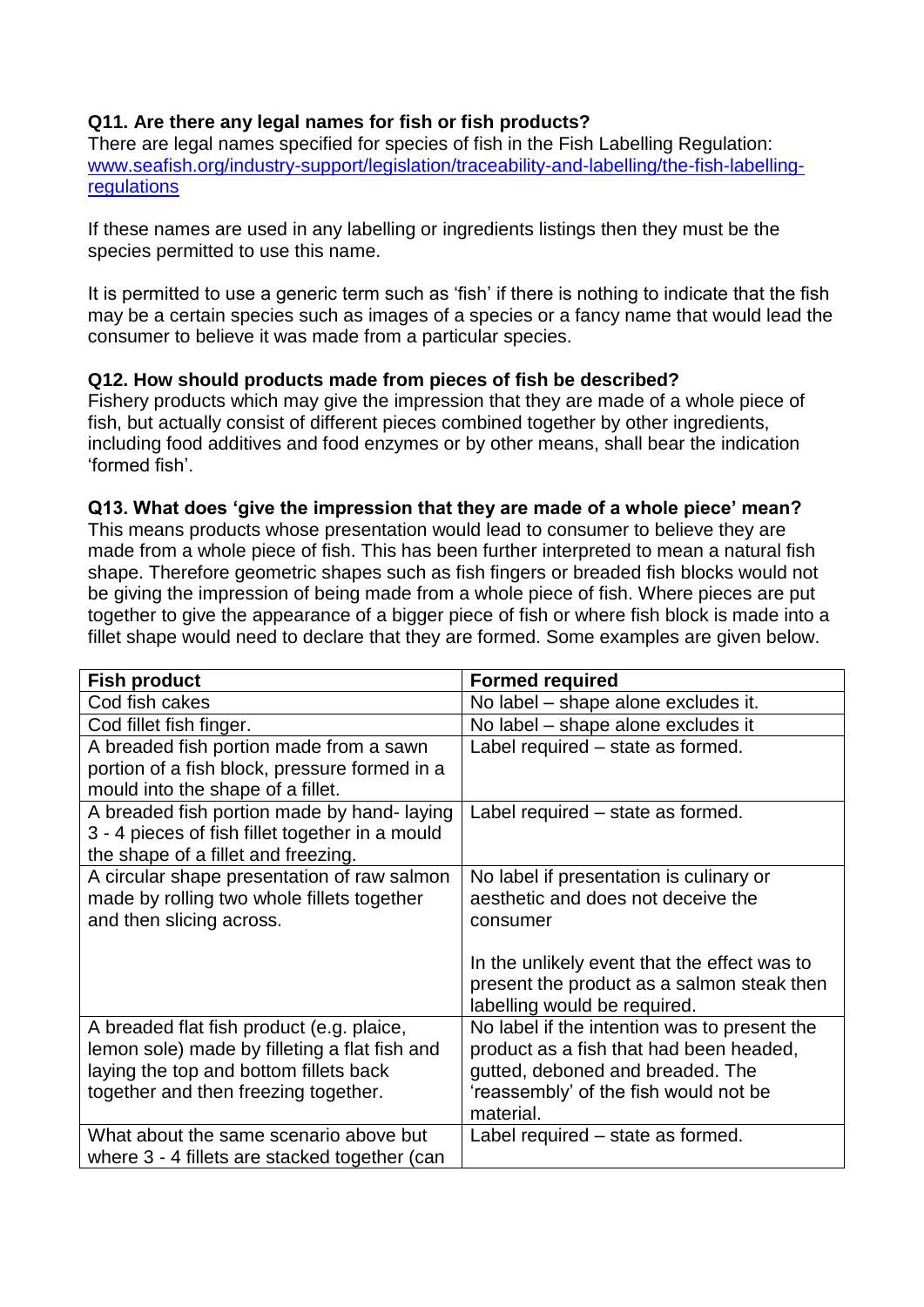| sometimes be done if fish are small, or to<br>create a chunkier product).         |                                                                                                                                                                                                                                                                                                                          |
|-----------------------------------------------------------------------------------|--------------------------------------------------------------------------------------------------------------------------------------------------------------------------------------------------------------------------------------------------------------------------------------------------------------------------|
| Breaded goujons made from flat fish<br>frozen paired top and bottom fillets which | Label required - state as formed                                                                                                                                                                                                                                                                                         |
| are then sliced across the cross section into<br>goujons                          | A goujon is usually thought of as a small<br>strip of fishcoated in breadcrumbs and<br>deep-fried. The name would distinguish the<br>product from a fish finger and would imply a<br>strip from a single fillet. In this example the<br>expectation would not be fulfilled and<br>therefore labelling would be required. |

# **Q14. What does 'by other means' mean?**

This is not intended to be the decisive factor in deciding whether a declaration of formed in necessary.

# **Q15. Where should the 'formed fish' declaration be made?**

It needs to accompany the name of the food. The legal name may be on the back of the pack with a marketing name on the front. If this marketing name could give the impression of the product being made from a whole piece of fish then 'formed fish' may also need to accompany this name.

# **Q16. How should added water be indicated?**

Added water above the level of 5% of the weight of the finished fishery products or prepared fishery products that have the appearance of a cut, joint, slice, portion or fillet or of a whole fishery product must be indicated accompanying the name of the food.

# **Q17. Is advantageous water pick up 'added water'?**

No, only water added as an ingredient must be included in the ingredients. It does not include advantageous pick up during processing, or water used for technical reasons. However, good manufacturing practice should be maintained to ensure water pick up is minimised.

# **Q18. What does 'appearance of a fillet or whole fishery product' mean?**

This is different to 'give the impression' as seen in the requirement for 'formed', this requires the product to have the appearance of a cut, joint, slice, portion, fillet or of a whole fishery product, the name of the food shall include an indication of the presence of added water if the added water makes up more than 5% of the weight of the finished product.

'Appearance' is related to the fish component of the food and is not related to shape. So a fish cake would not give the impression of being a fillet but a battered fish product made from shaped fish block would.

Products which do not fall within the scope of this rule would still need to declare added water in the ingredients, but not in the name of the food.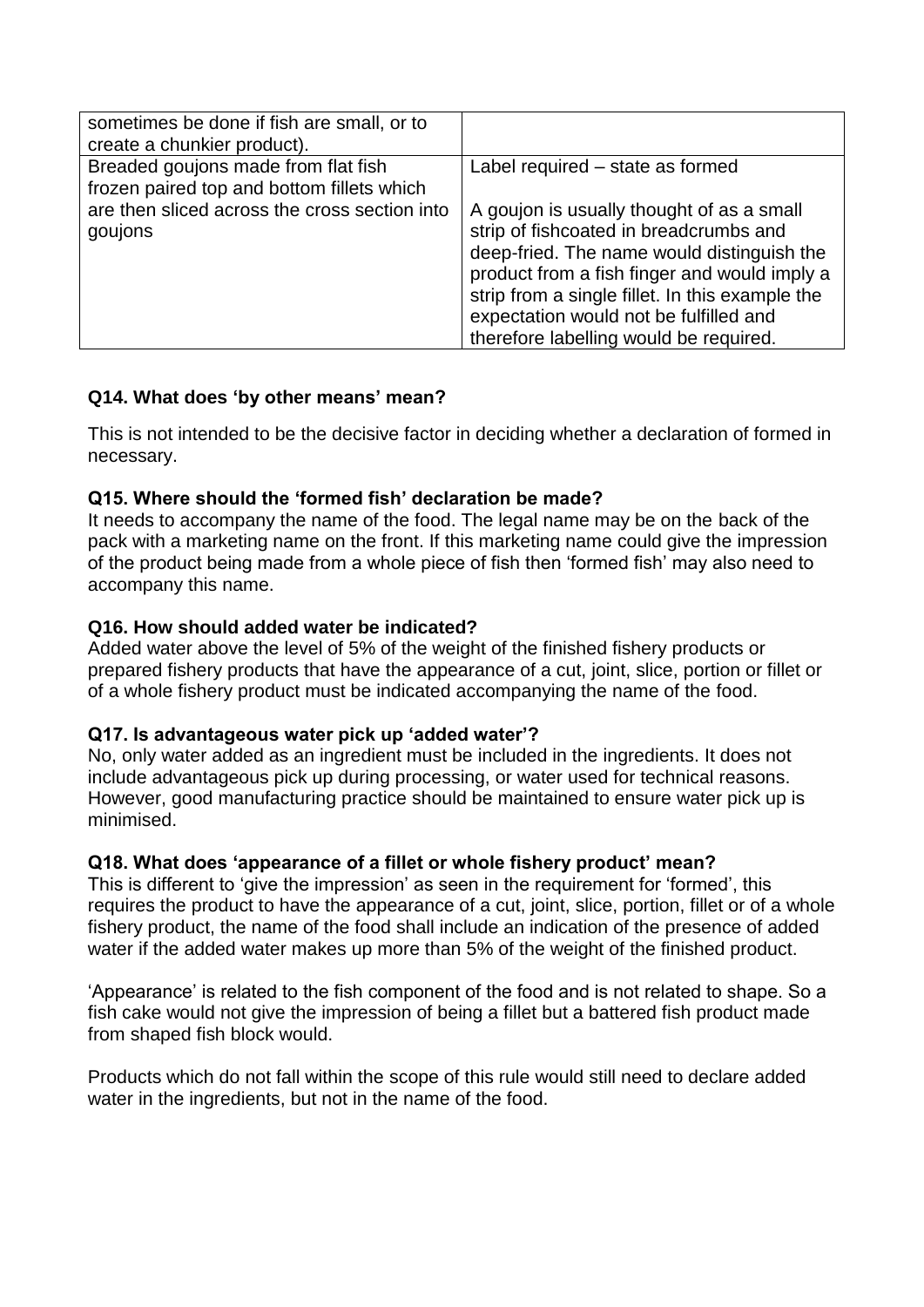# **Q19. How should added water be listed in the ingredients list?**

Added water must be included in the list of ingredients if it makes up greater than 5% of the product. Water below 5% doesn't need to be included, except for unprocessed fishery products and unprocessed bivalve molluscs which must include all added water.

| <b>Fish product</b>                         | Added water declaration required              |
|---------------------------------------------|-----------------------------------------------|
| Fish fillets containing 5% added water      | Declare added water in the name of the        |
|                                             | food.                                         |
|                                             | Include water in the ingredient list.         |
| Fish fillets containing 3% added water.     | No declaration in the name of the food.       |
|                                             | Include added water in the ingredient list as |
|                                             | no 5% allowance                               |
| Fish pie made from raw pieces of fish (with | No declaration in the name of the food.       |
| 10% water glaze) covered with sauce and     | Include glaze as added water in the           |
| mashed potato.                              | ingredient list                               |
| Raw prawns with 10% glaze.                  | No declaration in the name of the food.       |
|                                             | Water is glaze and does not need to be        |
|                                             | included in the ingredients list see Q34      |

# **Q20. Where should added water be declared?**

It should accompany the name of the food.

# **Q21. How should added water be declared?**

The Regulation requires an indication to be made, it is not specific on wording.

# **Q22. Do I need to indicate if a product has been previously frozen?**

A declaration of 'defrosted' is required if the product has been previously frozen but is being sold chilled. This information would only be required if the consumer would otherwise be misled into thinking the product had not been frozen. An impression that the fish had not been previous frozen could be given by it placement on a wet fish counter rather than packed on the shelf, or the name of the food e.g. 'fresh catch'.

#### **Q23. Do I need to declare that ingredients have been defrosted?**

No, ingredients do not need to be declared as defrosted. This would include processed single ingredient foods, such as smoked mackerel made from frozen mackerel.

# **Q24. Are there exemptions from declaring 'defrosted'?**

Yes, 'defrosted' is not required for:

- a) Ingredients present in the final product.
- b) Foods for which freezing is a technologically necessary step of the production process. Such as slicing and where it is legally required for food safety such as under Regulation 1276/2011.
- c) Foods for which the defrosting has no negative impact on the safety or quality of the food.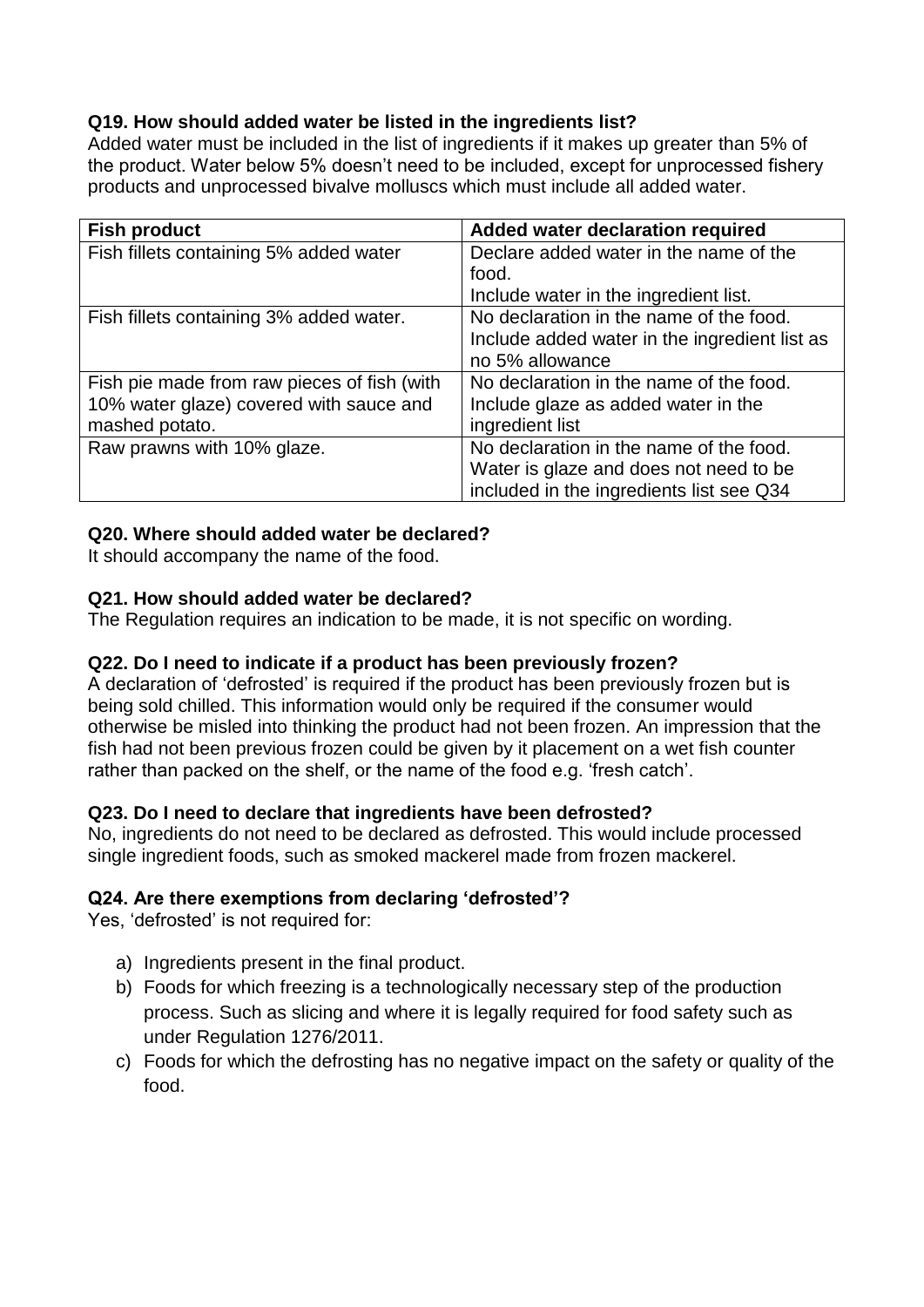# **Q25. What does 'no negative impact on the safety or quality of the food' mean?**

This would need to be decided on a case by case basis. As this is intended to inform the consumer who may wish to freeze product at home, a deciding factor may be if the food is suitable for refreezing.

# **Q26. Do I need to declare ingredients?**

There are exemptions for unprocessed products comprising of a single ingredient or category of ingredients. Frozen fish fillets would not have to carry an ingredients list. All other products will need to carry ingredients labelling. A category of foods would be 'fish' so a mixture of fish would still be exempt from ingredients listing, as long as no indication is given on the species.

It should be noted that unprocessed fish would fall with the scope of the fish labelling regulations. These require the commercial designation of all the fish in a mix to be declared, although this would not need to be as an 'ingredients list'.

# **Q27. Do additives need to be included in the ingredients listing?**

Food additives used as processing aids do not need to be declared as an ingredient; also any additives carried over in an ingredient do not need to be declared as an ingredient in the new food. More information on 'processing aids' and 'additives' can be found here: www.seafish.org/media/Publications/Food Additives and their use in seafood Feb 201 [1.pdf](http://www.seafish.org/media/Publications/Food_Additives_and_their_use_in_seafood_Feb_2011.pdf)

# **Q28. How do I declare ingredients in compound foods used as an ingredient?**

A compound ingredient should be listed in the same way as a single ingredient but should be followed by the ingredients listing as if the ingredient was being sold in its own right. This would this mean that annex VI rules for name of the food apply to names in ingredients list including additives and any processing such as 'minced'.

#### **Q29. Would smoke or deposits from the smoke be considered additives?**

No, as this would be indicated as a process in the name of the food. Any salt, colourings or flavourings added would be ingredients.

#### **Q30. What allergens need to be declared?**

There are 14 allergens which if they or any of their derivatives are added to food need to be declared. This applies to all foods, including those sold loose or at catering outlets. More information on allergen labelling including specific guidance for loose foods and catering outlets here: [www.seafish.org/industry-support/legislation/traceability-and](http://www.seafish.org/industry-support/legislation/traceability-and-labelling/allergen-labelling)[labelling/allergen-labelling](http://www.seafish.org/industry-support/legislation/traceability-and-labelling/allergen-labelling)

Allergen labelling is not required where it is clear from the name of the food.

#### **Q31. Can allergens not included on the list of allergens be listed?**

No, only the 14 listed should be declared in the manner described in the Regulation.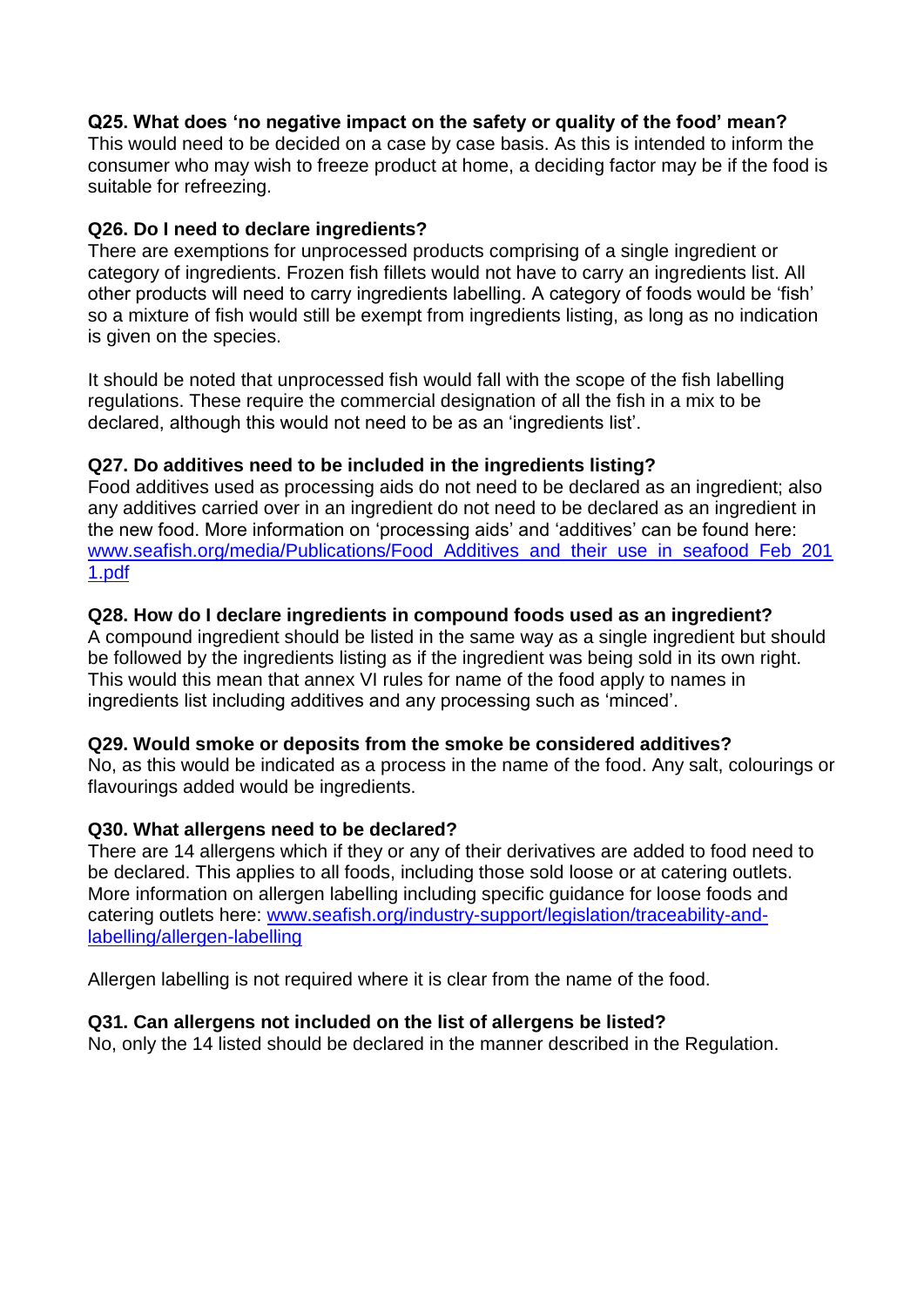# **Q32. Do quantities of ingredients need to be declared?**

The ingredients should be listed in order of weight at the mixing bowl stage. Any characterising ingredients need to also have their percentage of total weight at the mixing bowl stage. In the majority of fish products the fish component will be a characterising ingredient. For more information see here:

[www.food.gov.uk/sites/default/files/multimedia/pdfs/quid.pdf](http://www.food.gov.uk/sites/default/files/multimedia/pdfs/quid.pdf)

# **Q33. Do I need to declare net weight and / or drained weight?**

The net weight or drained weight must be declared.

# **Q34. How should glazed weight be declared?**

Water used as a glaze is no longer considered to be part of the food and would be packaging. Therefore it does not need to be declared in the ingredients and cannot be declared using a QUID declaration of the fish and water. But the drained or net weight must be given.

**Q35. In labelling a product such as frozen prawns, is it acceptable to use the gross weight with a statement 'including protective glaze (net weight see back of pack)' ?**  No, only the net weight is permitted on products pre packed for the final consumer. For more information on weight declarations on glazed products see ( Seafish guide to be added)

#### **Q36. In the case where the fish is caught, landed then filleted – what dates have to be supplied?**

A date of minimum durability if pre-packed. If the product is not pre-packed, no date needed.

# **Q37. Should I use a Best Before or Use By date?**

More information on the correct date to use can be found here: [www.gov.uk/government/uploads/system/uploads/attachment\\_data/file/69316/pb132629](http://www.gov.uk/government/uploads/system/uploads/attachment_data/file/69316/pb132629-food-date-labelling-110915.pdf) [food-date-labelling-110915.pdf](http://www.gov.uk/government/uploads/system/uploads/attachment_data/file/69316/pb132629-food-date-labelling-110915.pdf)

# **Q38. Do I need to declare a date of first freezing?**

The first date of freezing must be declared on unprocessed fish. The date must be preceded by 'frozen on' and be in an uncoded form. For distance selling where the food may not have been frozen yet, the information is not requiredat the point of sale, but must be provided before or upon delivery of goods.

#### **Q39. There is no frozen on date just a production date? Should the wording for production date be amended to frozen on?**

Yes, from 12 December this will have to say 'frozen on' if it is an unprocessed frozen fishery product.

#### **Q40. Are both a freeze date and a production date needed on packed frozen fish fillets? For example where whole fish are frozen in bulk and then packed as required for sales?**

The date of freezing that must be used is the first time the fish was frozen, in this case the bulk freezing.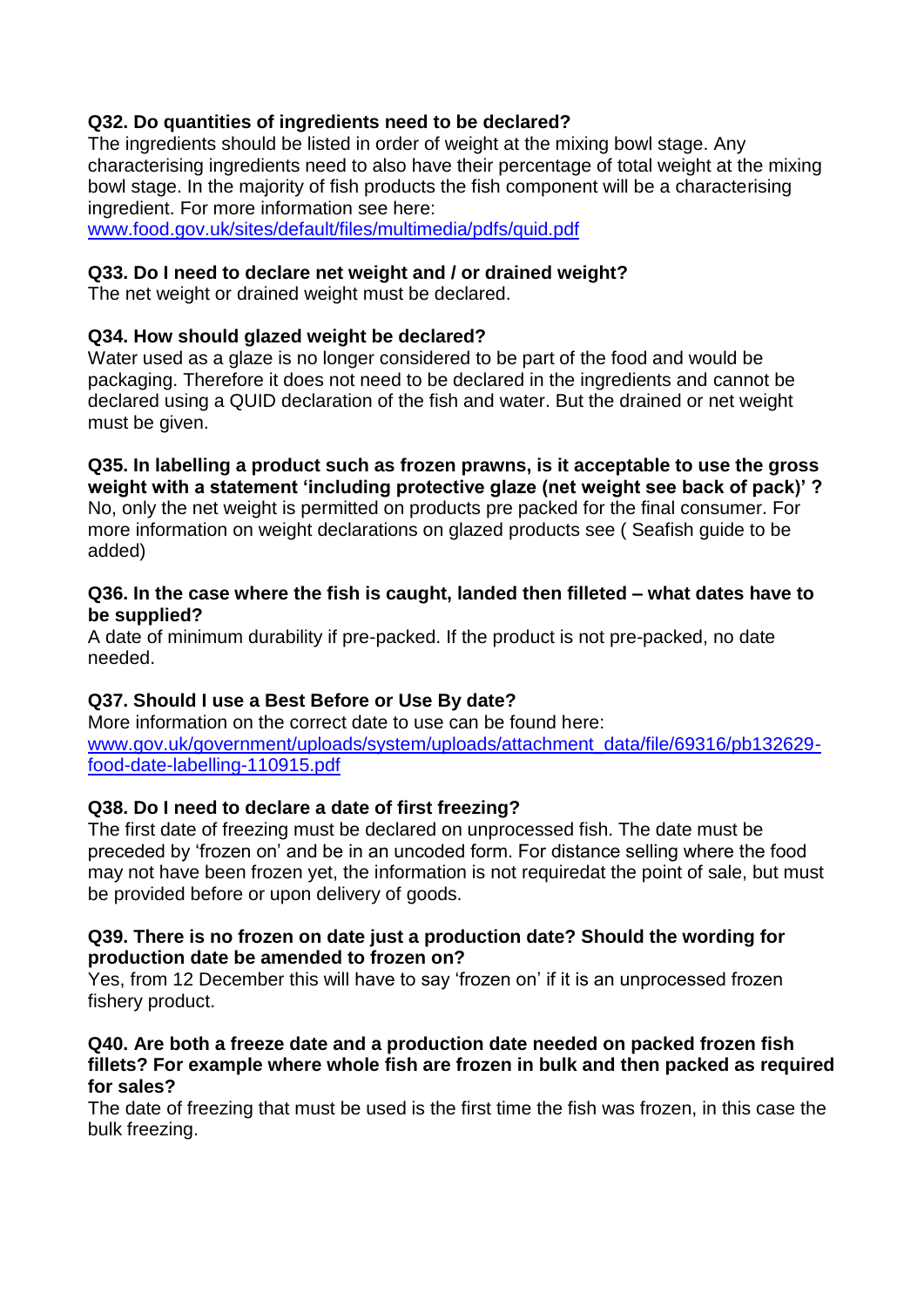# **Q41. Will freeze date need to be declared on frozen fish that is sold defrosted?**

No, it only applies to frozen unprocessed fish.

# **Q42. What is an unprocessed product?**

The definition of 'processing' is taken from Regulation 853/2004. This defines 'processing' as 'any action that substantially alters the initial product, including heating, smoking, curing, maturing, drying, marinating, extraction, extrusion or a combination of these processes'.

#### **Q43. Does pasteurisation of a product make it a processed product?** No.

## **Q44. Does the presence of additives or salt make a product processed?**  No.

# **Q45. Does brining make a product processed?**

If the brine penetrates the entire product it will be considered processed.

# **Q46. Do I need to declare 'refrozen'?**

Some foods require a defrosting step to be divided into selling units and repacked. They will only be considered refrozen when the organoleptic qualities are affected.

# **Q47. If products are 'refrozen' which date needs to be declared?**

The first date of freezing needs to be given.

## **Q48. When do I need to declare a country of origin?**

Fish is exempt from mandatory origin labelling, unless it would mislead the consumer to omit this information. The origin of the primary ingredient (fish) would only need to be declared if there is a declaration made about the origin of the product and the primary ingredient had a different origin e.g. a coated product that indicated a UK origin, but was made with fish from another country. If no origin was indicated the origin of the fish would not need to be declared.

The food hygiene approval mark that must be on packing for food safety is not considered to be a declaration of origin.

# **Q49. What is the country of origin for wild-caught fish?**

The Regulation uses the customs definition of origin for fish so this would be the territorial waters up to the 12 mile limit and outside this the flag of the vessel. When fish is processed it will take on the origin of the processing country.

# **Q50. Will Protected Geographical Indications (PGI) be subject to origin labelling?**

No. If a product has a PGI it will be exempt, for example Grimsby smoked fish, is fish filleted and smoked in Grimsby. As this is included in the PGI it would not need to be declared.

#### **Q51 Do all products need nutritional labelling?**

There is an exemption for unprocessed single ingredient foods, such as unprocessed fish fillets. These would not legally require nutritional information. It can be provided voluntarily and then must comply with this regulation.